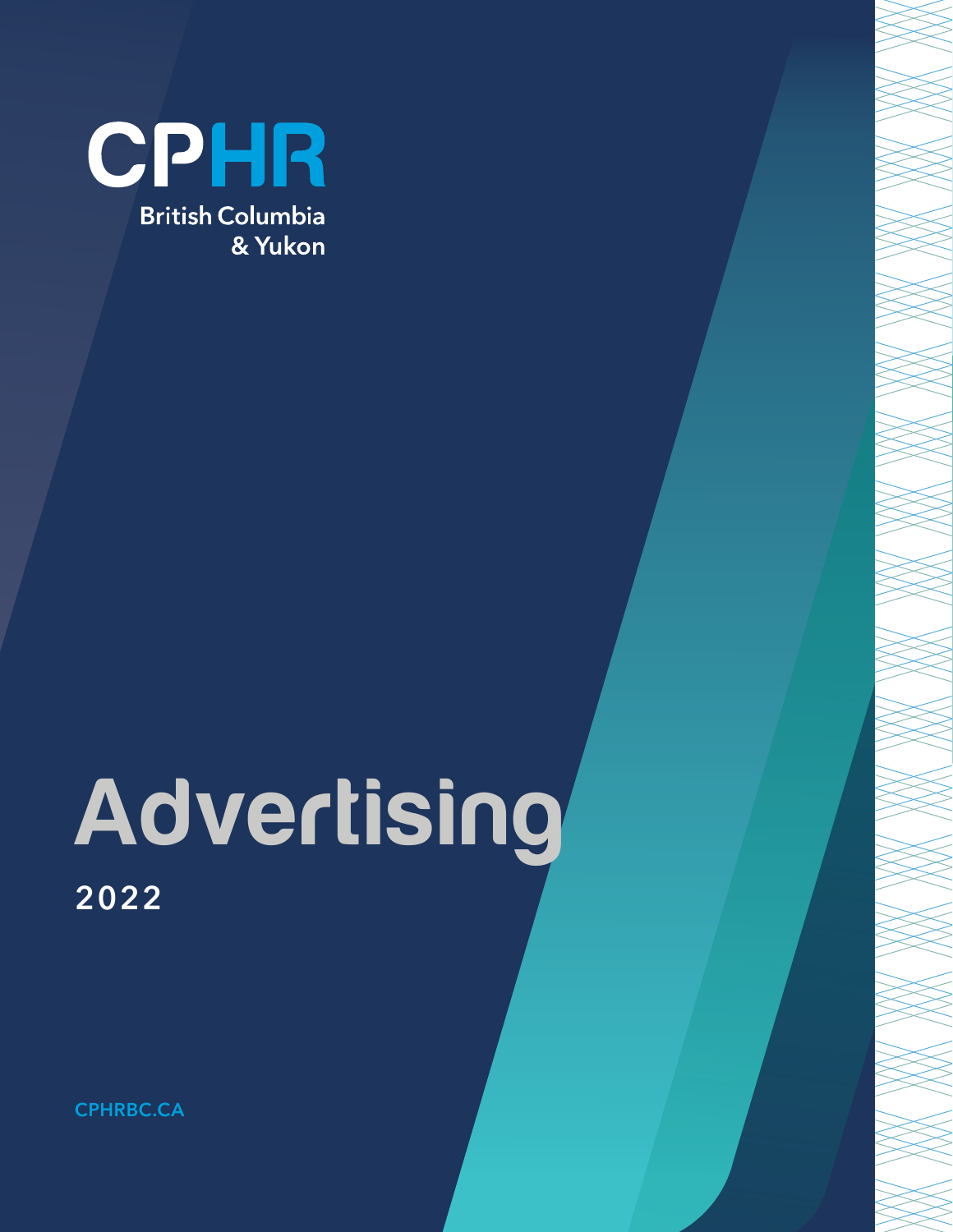## Chartered Professionals in Human Resources of British Columbia and Yukon

Every day, the Chartered Professionals in Human Resources of British Columbia and Yukon (CPHR BC & Yukon) drives the HR profession forward by supporting its members with education and advocacy. We are the voice of the HR profession.

Founded in 1942, CPHR BC & Yukon has grown to include nearly 7,000 members in BC and the Yukon. The Association is the sole grantor of the Chartered Professional in Human Resources (CPHR) designation in BC and the Yukon. As a member of the Chartered Professionals in Human Resources Canada, CPHR BC & Yukon contributes to setting and upholding the national standards for the CPHR designation. In addition, CPHR BC & Yukon offers professional development, networking and resources for HR professionals at every stage of their career.

#### MEMBERSHIP

#### INDUSTRY PARTNER

This membership provides organizations the opportunity to demonstrate to the business community that they support the HR profession while strengthening their own business opportunities. Gain member-to-member access to buyers and decision makers in the HR community. Industry partner members receive discounts on advertising and your organization is profiled on CPHR BC & Yukon's searchable industry partner directory. Annual membership fee is \$750. Find out more at cphrbc.ca.

#### INDIVIDUAL

An individual membership is designed for HR professionals and those who work in all levels of human resources management. Membership with CPHR BC & Yukon demonstrates commitment to your career and the HR profession. Membership provides access to benefits such as the opportunity to earn the Chartered Professional in Human Resources (CPHR) designation, participate in the Professional Mentoring Program, expand your contacts, and much more. Be part of an influential professional community. Annual membership fees are \$400 for general members and \$555 for CPHR members plus a \$65 application fee. Find out more at cphrbc.ca.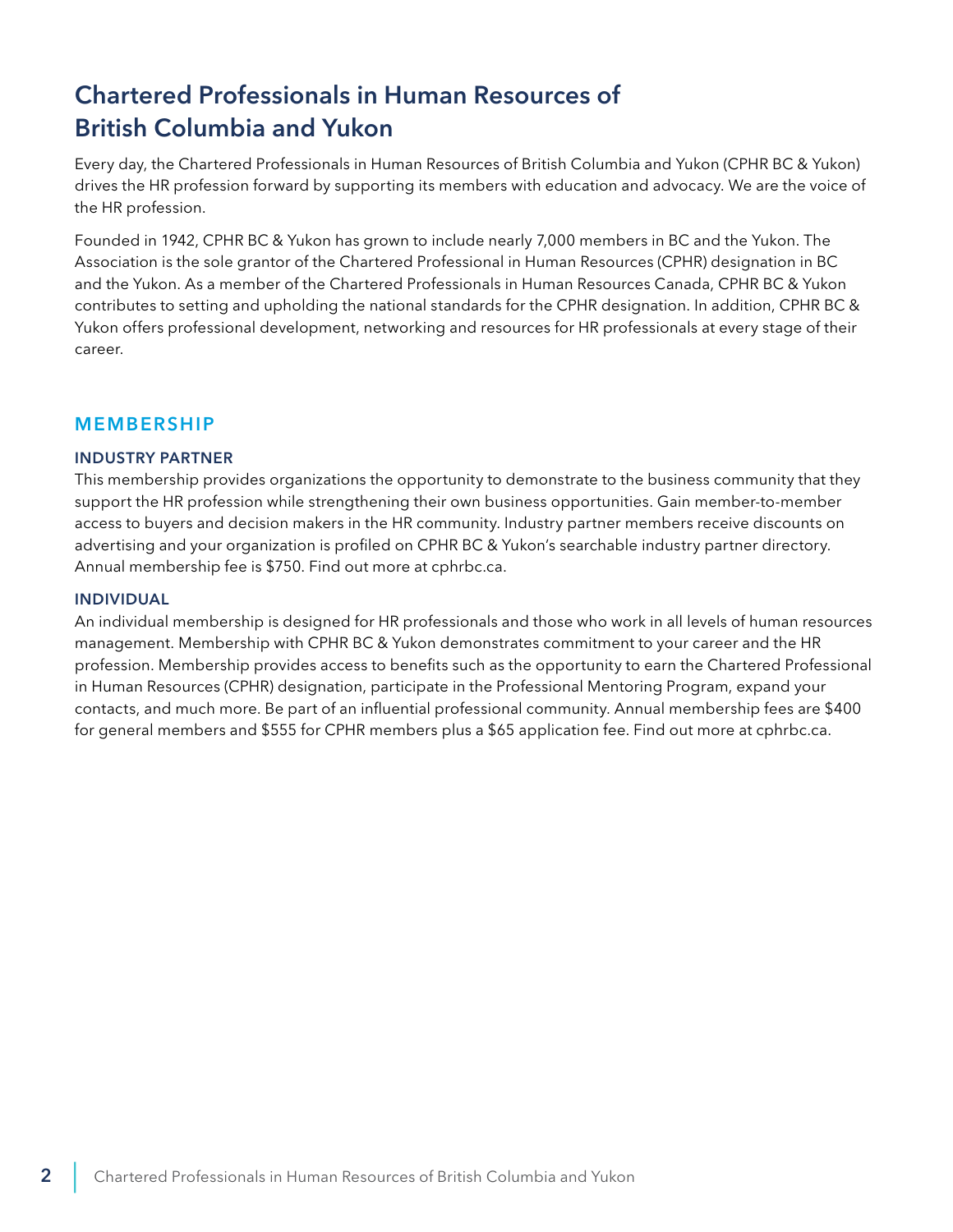## Member Demographics

*\*As of Jan. 1, 2022*

#### iiiiiii \$1.4 77.5% Women Billion 22% Men 米 **6,936** The human resources and benefits administration industry in B.C. and **Members** the Yukon totals approximately \$1.4 billion in revenue<br>annually Less than 0.5% Non-Binary

### Ages

18-29: 11% 30-44: 45% 45-59: 36% 60+: 8%

## **MORE THAN 2,800+ COMPANIES REPRESENTED**

## Industries Our Members Work In

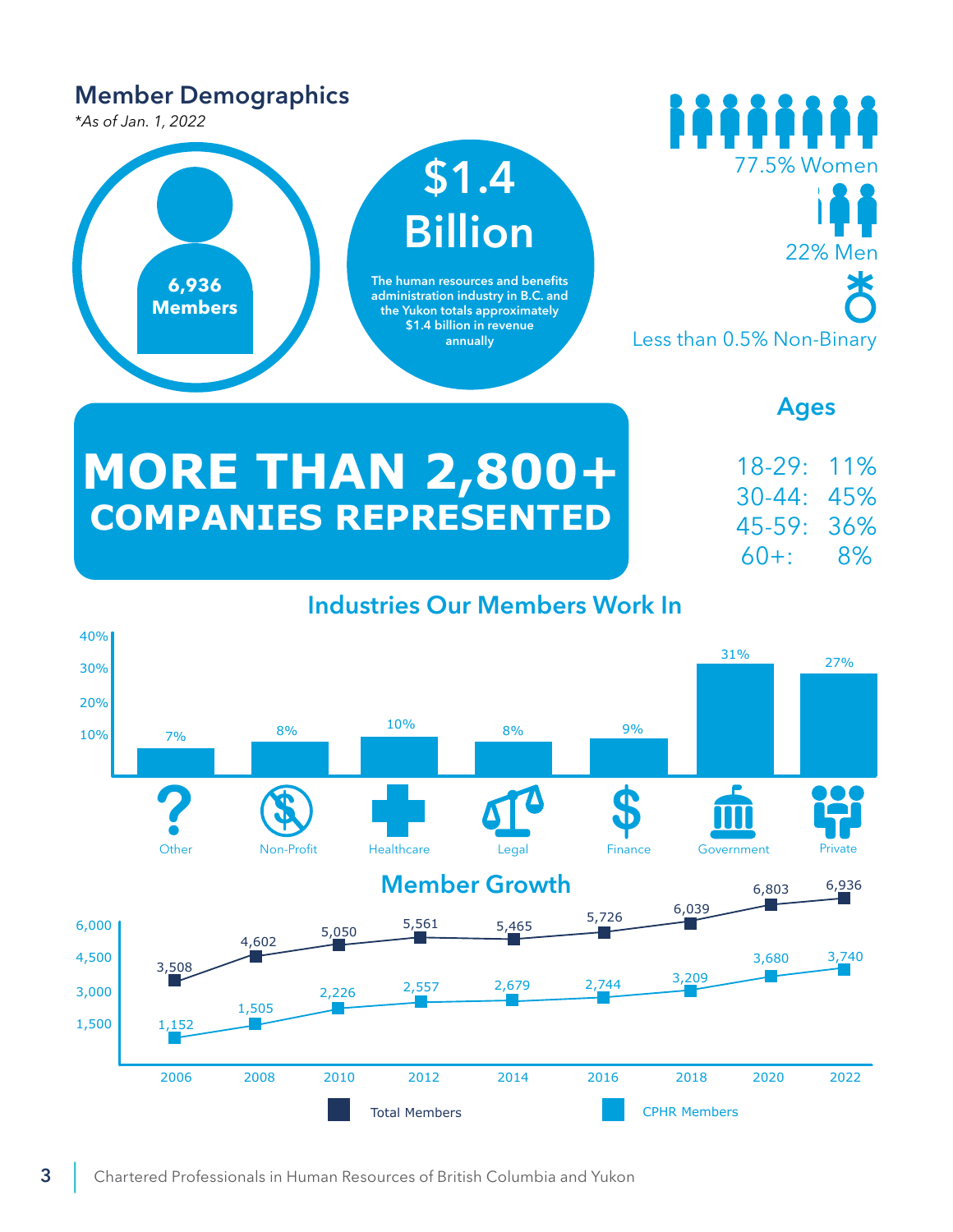## Mentor/Protege

## Student Membership



|                | Vancouver Island |                        |
|----------------|------------------|------------------------|
| <b>Members</b> | CPHRs'           | <b>CPHR Candidates</b> |
|                | 430              | 134                    |

|                | Greater Vancouver |                        |
|----------------|-------------------|------------------------|
| <b>Members</b> | CPHRs'            | <b>CPHR Candidates</b> |
| 1261           | 712               | 272                    |

|                | Coastal Vancouver |                        |
|----------------|-------------------|------------------------|
| <b>Members</b> | CPHRs'            | <b>CPHR Candidates</b> |
| 1831           | 1029              | 359                    |

|                | <b>Fraser Valley</b> |                        |
|----------------|----------------------|------------------------|
| <b>Members</b> | <b>CPHRs</b>         | <b>CPHR Candidates</b> |
| 1362           |                      | 301                    |

|         | Central Interior |                        |
|---------|------------------|------------------------|
| Members | CPHRs'           | <b>CPHR Candidates</b> |
|         | $\overline{A}$   |                        |

| Southern Interior |        |                        |
|-------------------|--------|------------------------|
| Members           | CPHRs' | <b>CPHR Candidates</b> |
| 522               | 261    |                        |

|         | North  |                        |
|---------|--------|------------------------|
| Members | CPHRs. | <b>CPHR Candidates</b> |
| 322     |        | 70                     |

|                | Yukon        |                        |
|----------------|--------------|------------------------|
| <b>Members</b> | <b>CPHRs</b> | <b>CPHR Candidates</b> |
|                |              |                        |



**Contributed** To Student Scholarships &

## A Lifetime Of Learning



**Bursaries** 

In 2021, CPHR BC & Yukon Members Participated In More Than 20,000 Hours Of Professional Development

**800+**

**Student** Members

**\$**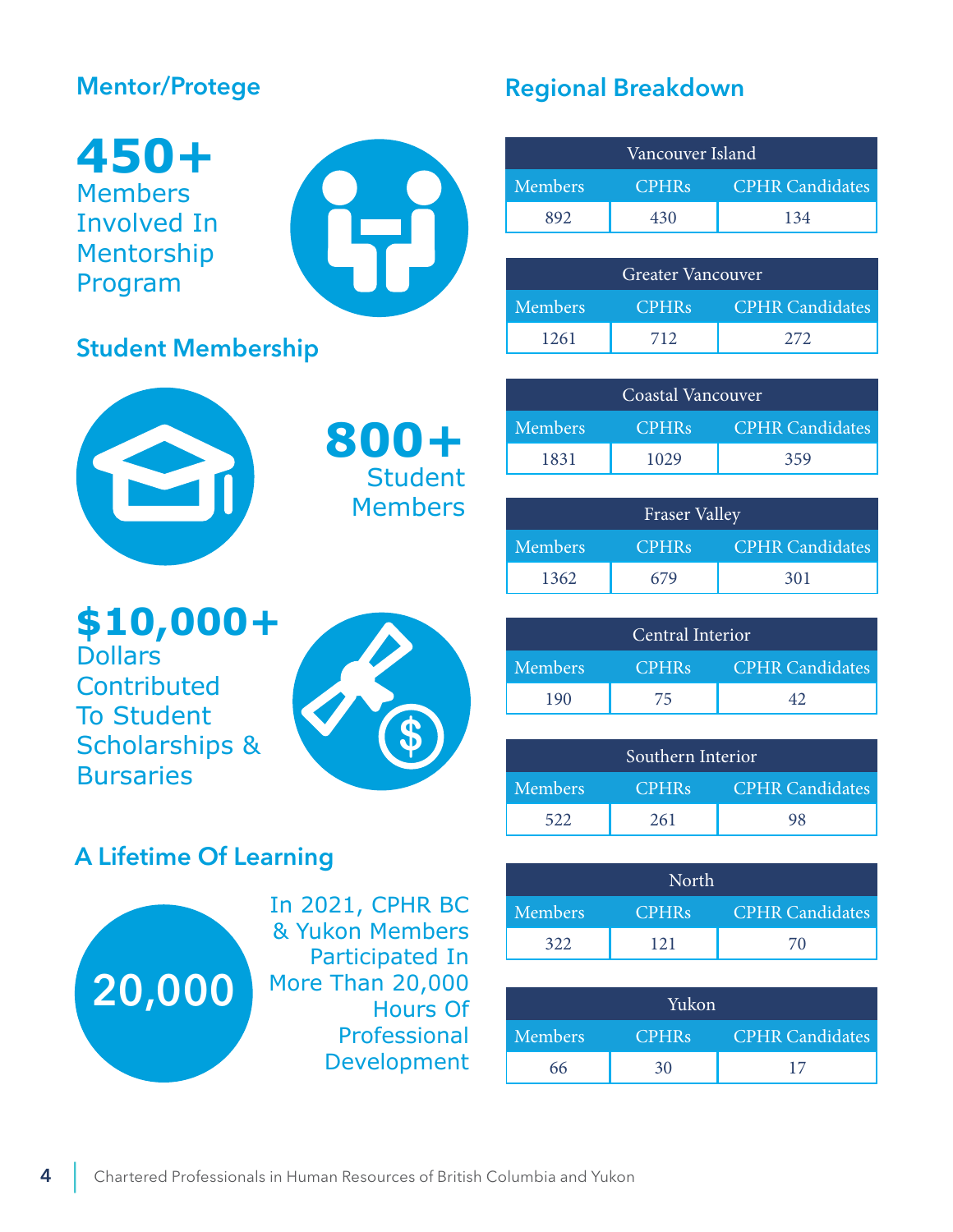## Digital Advertising

## Most Canadians spend at least 4-5 hours online every day, with 90% admitting they have made a purchase or registered for something after seeing it online.

It's no wonder that our standalone email blasts are sold-out four weeks in advance, our cphrbc.ca home page ad is sold-out for the year and our thought leadership options are in demand.

Reach HR decision-makers and get measurable results with CPHR BC & Yukon digital offerings.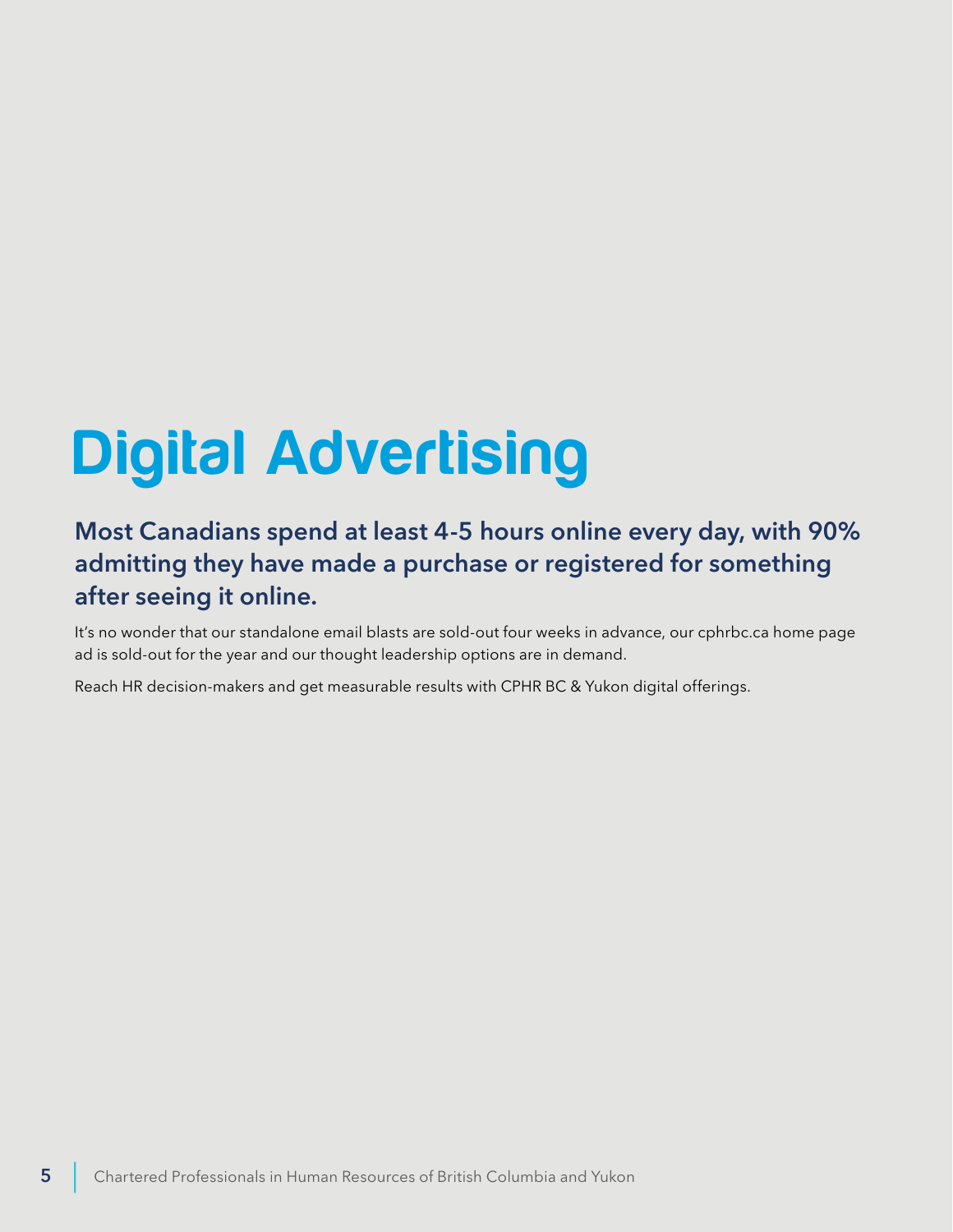## Email Blasts

#### ADVERTISING - STAND ALONE

- **»** Sent Mondays and Tuesdays
- **»** Standalone email
- **»** Responsive design
- **»** 600x480 pixel ad

|                    | Single Insertion | <b>Subscribers</b> | <b>Email Open Rate</b>                                                               |  |
|--------------------|------------------|--------------------|--------------------------------------------------------------------------------------|--|
| Industry Partner:  | \$950            |                    |                                                                                      |  |
| Individual Member: | \$1.150          | $8.200+$           | 25%                                                                                  |  |
| Non Member:        | \$2.000          |                    |                                                                                      |  |
| Additional Text:   |                  |                    | \$100 per 50 words (Example - 1-50 words is \$100, 51-100 words is \$200, and so on) |  |

#### SUBMITTING AN AD

For all email blasts, artwork must be submitted to advertising@cphrbc.ca in jpg, gif or png format. Please also include the url address and preferred subject line.

Email blasts are typically sold-out at least four weeks in advance. Ad MUST be submitted 7 days prior to run date or it may not run.

Non- cancellable contract 14 days prior to publishing.

#### **NEW! -** HTML OPTION

New for 2021, we are offering HTML advertising. These ads will be sent out in place of our traditional email blast ads (the above option) and give you the ability to communicate your message in the same way that you would send your own advertising emails. Content is subject to approval from CPHR BC & Yukon.

Contact Jordan at advertising@cphrbc.ca for more information.

|                    | <b>Single Insertion</b> | <b>Subscribers</b> |
|--------------------|-------------------------|--------------------|
| Industry Partner:  | \$2,500                 |                    |
| Individual Member: | \$3,000                 | $8.200+$           |
| Non Member:        | \$5,000                 |                    |

#### PROFESSIONAL DEVELOPMENT UPDATE EMAIL

|  | >> Sent bi-weekly on Fridays |
|--|------------------------------|
|--|------------------------------|

- **»** Exclusivity
- **»** Responsive design
- **X** 600x280 pixels ad that appears at the email as a banner ad



| we cooked pixels ad that appeals at |                       |                        | ic cinali as a isaniici au |                             |  |
|-------------------------------------|-----------------------|------------------------|----------------------------|-----------------------------|--|
|                                     | 3 months<br>$(6$ ads) | 6 months<br>$(12$ ads) | <b>Subscribers</b>         | <b>Newsletter Open Rate</b> |  |
| Industry Partner:                   | \$3,240               | \$5,130                |                            |                             |  |
| Individual Member:                  | \$3,815               | \$6,015                | $9,300+$                   | 29%                         |  |
| Non Member:                         | \$5,400               | \$8,550                |                            |                             |  |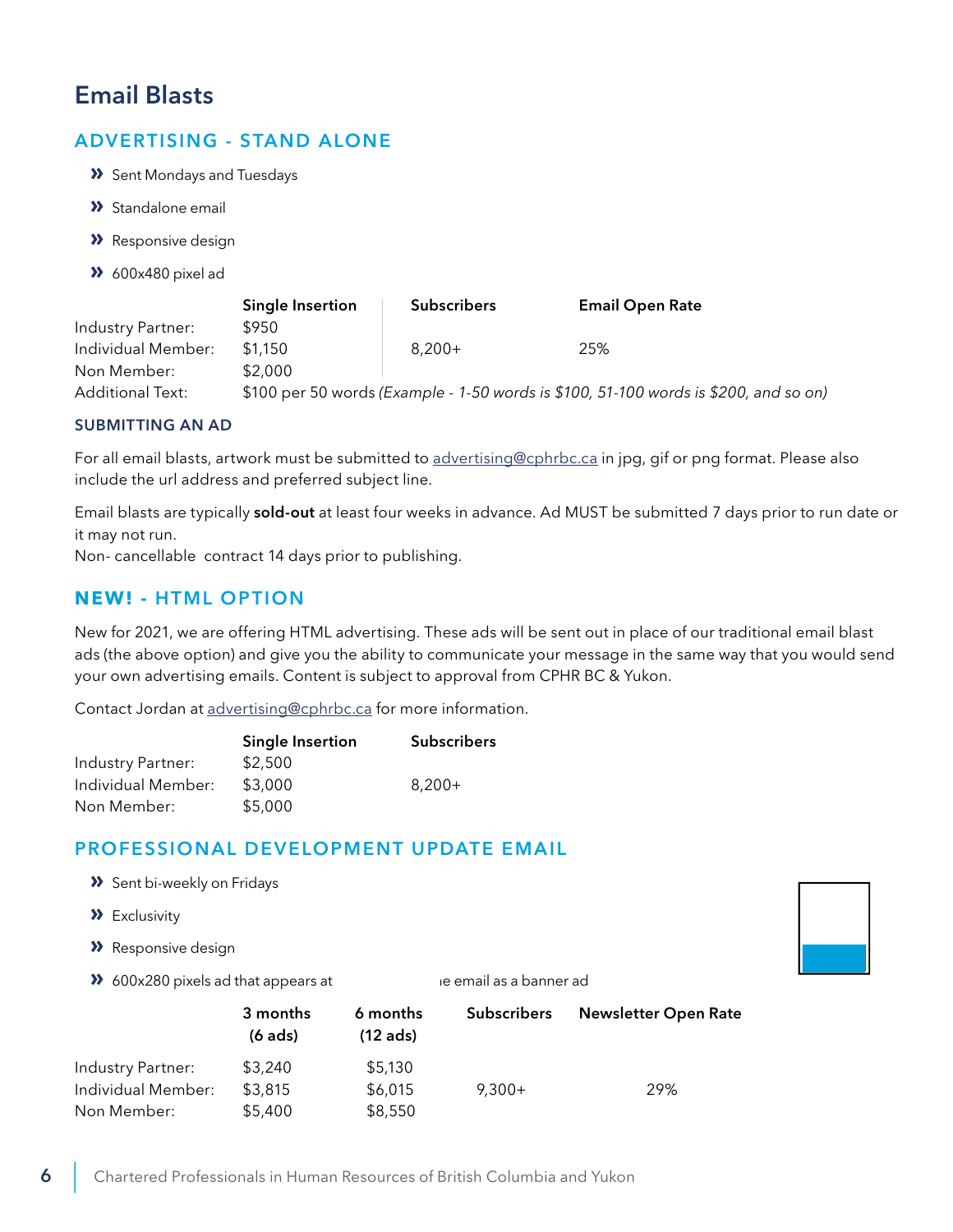#### REGIONAL NEWS EMAIL

- **»** Distribution based on four regional areas
- **»** Sent every Thursday
- **»** Exclusivity
- **»** Responsive design
- **»** 600x280 pixels ad that appears at the bottom of the email as a banner ad
- **»** Available in single ad, three month packages (six ads) and six month packages (12 ads)

#### ALL REGIONS

Includes all regions of CPHR BC & Yukon; about 7,000+ subscribers

|                    | Single Insertion | 3 months | 6 months | Newsletter Open Rate |
|--------------------|------------------|----------|----------|----------------------|
| Industry Partner:  | \$900            | \$5400   | \$11999  | 29%                  |
| Individual Member: | \$1059           | \$5940   | \$13935  |                      |
| Non Member:        | \$1800           | \$10800  | \$23999  |                      |

#### LOWER MAINLAND

Includes Coastal Vancouver, Fraser Valley and Greater Vancouver; about 4,800 subscribers

|                    | Single Insertion | 3 months | 6 months | Newsletter Open Rate |
|--------------------|------------------|----------|----------|----------------------|
| Industry Partner:  | \$700            | \$3600   | \$5310   |                      |
| Individual Member: | \$770            | \$4000   | \$5900   | 27%                  |
| Non Member:        | \$1155           | \$6000   | \$8850   |                      |

#### VANCOUVER ISLAND

Includes Vancouver Island region; about 800 subscribers

|                    | Single Insertion | 3 months | 6 months | <b>Newsletter Open Rate</b> |
|--------------------|------------------|----------|----------|-----------------------------|
| Industry Partner:  | \$210            | \$1800   | \$2520   |                             |
| Individual Member: | \$230            | \$2000   | \$2800   | 32%                         |
| Non Member:        | \$345            | \$3000   | \$3000   |                             |

#### INTERIOR

Includes Central Interior and Southern Interior regions; about 950 subscribers

|                    | Single Insertion | 3 months | 6 months | <b>Newsletter Open Rate</b> |
|--------------------|------------------|----------|----------|-----------------------------|
| Industry Partner:  | \$210            | \$1800   | \$2520   |                             |
| Individual Member: | \$230.           | \$2000   | \$2800   | 30%                         |
| Non Member:        | \$345            | \$3000   | \$3000   |                             |

#### **NORTH**

Includes Northern and Yukon regions; about 550 subscribers

|                    | Single Insertion | 3 months | 6 months | <b>Newsletter Open Rate</b> |
|--------------------|------------------|----------|----------|-----------------------------|
| Industry Partner:  | \$160.           | \$1350   | \$1800   |                             |
| Individual Member: | \$175            | \$1500   | \$2000   | 29%                         |
| Non Member:        | \$263            | \$2250   | \$3000   |                             |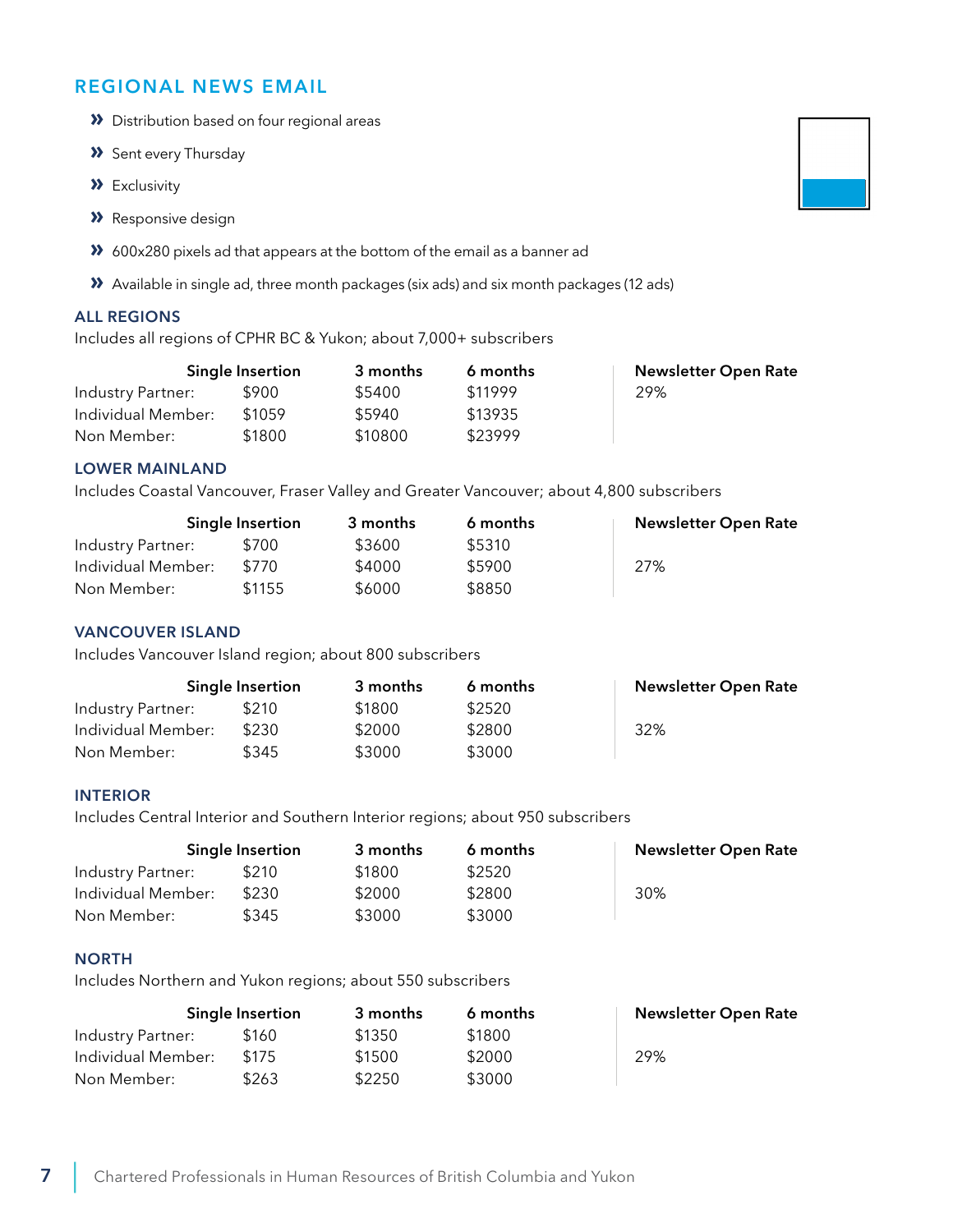#### CPHR BC & YUKON WEBSITE (PER MONTH)

| <b>Ad Placement</b> |        | Size (pixels) Industry Partner | Individual Member Non Member Avg Site Views |        |                |
|---------------------|--------|--------------------------------|---------------------------------------------|--------|----------------|
| Homepage            | 728x90 | \$1670                         | \$1965                                      | \$2505 | 115,000+/month |

#### SUBMITTING AN AD

Camera-ready ads in jpg, gif or png format can be submitted to advertising@cphrbc.ca. Please include the url address. CPHR BC & Yukon reserves the right to place ads in whichever article is deemed appropriate.

#### PEOPLETALK ONLINE WEBSITE AD

| Ad Placement Size (pixels) |         | <b>Industry Partner</b> | <b>Individual Member</b> |        | Non Member Avg Pageviews |
|----------------------------|---------|-------------------------|--------------------------|--------|--------------------------|
| Front                      | 300x250 | \$835                   | \$985                    | \$1255 | $7,000+ /$ month         |
| Front                      | 300x100 | \$555                   | \$655                    | \$835  |                          |
| Front                      | 800×120 | \$555                   | \$655                    | \$835  | <b>Avg Time On Page</b>  |
|                            |         |                         |                          |        | 2:45                     |

#### SUBMITTING AN AD OR ARTICLE

Camera-ready ads in jpg, gif or png format can be submitted to advertising@cphrbc.ca. Please include the url address. CPHR BC & Yukon reserves the right to place ads in whichever article is deemed appropriate.

For special promotional feature articles (online only), copy must be submitted by email to advertising@cphrbc.ca in plain text or an unformatted word document. Max word count is 1,200 words. Send images, including logos, as attachments in jpg, gif or png format.

#### PEOPLETALK MAGAZINE ADVERTISING (PRINT/DIGITAL)

PeopleTalk Quarterly Magazine is the official magazine of CPHR BC & Yukon. It is published four times per year and is digitally mailed to about 8,900 HR professionals. Members requesting a printed magazine recieve one.

Make an excellent investment in your business and brand, by affiliating your organization with us. This is your opportunity to advertise and promote your products to decision makers in the human resources industry.

Space is Limited! Contact [Naylor](http://www.officialmediaguide.com/hrb/print1/) for rates, advertising options and publication schedule.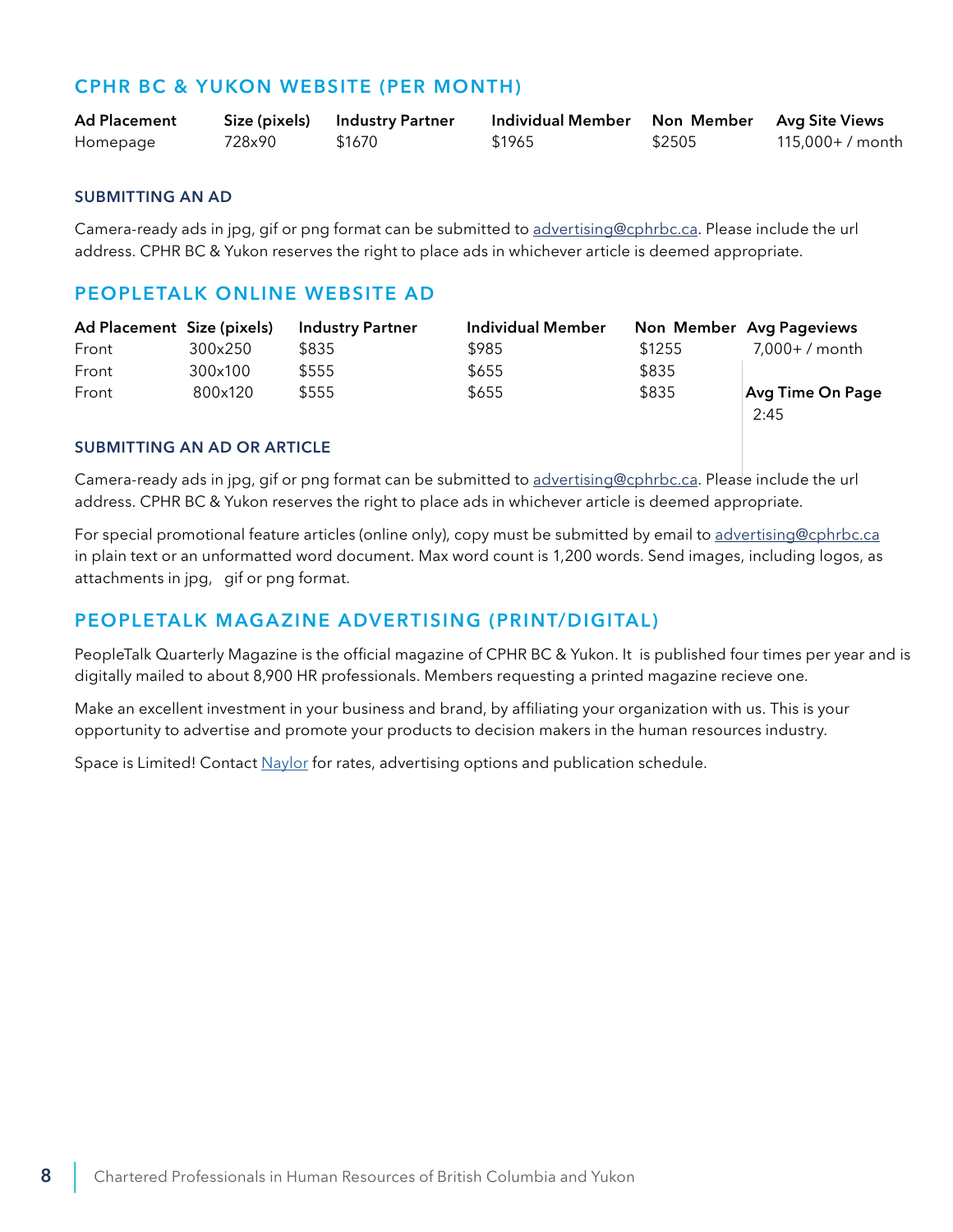## Thought Leadership

### SPONSORED WEBINAR - YOUR EXPERTS PROVIDING THE CONTENT OUR MEMBERS WANT

With ongoing restrictions to in-person events, now more than ever, our nearly 7,000 members are turning to online learning to update their knowledge and earn CPD hours. Because our members trust the content that we endorse, we are seeing record registration numbers for our virtual PD offerings.

#### FACTS ABOUT THE CPHR BC & YUKON SPONSORED WEBINAR PROGRAM:

- **»** Content will be reviewed, approved\* and endorsed by the CPHR BC & Yukon PD team.
- **»** The 60 min webinar is provided to CPHR BC & Yukon members at no cost
- **»** All webinars are recorded and the on-demand version will remain on our PD On-demand platform for a minimum of 12 months.
- **»** Participation in a sponsored webinar provides designated members with CPHR CPD hours
- **»** Webinars may be promoted by other CPHR associations across Canada, at their discretion

\*All webinar content must be approved by CPHR BC & Yukon. Important: CPHR BC & Yukon has a strict policy that presenters not actively sell their products or services during learning events. Knowledgeable speakers who provide relevant content will easily pique interest and be asked for further resources

#### CPHR BC & YUKON WILL PROVIDE THE FOLLOWING:

- **»** All web hosting, logistics and production support, including help desk during the webinar.
- **»** Free webinar training session for speakers (up to 30 minutes).
- **»** A full review of the webinar content and course material.
- **»** Promotion of the webinar to members through various channels
- **»** Webinar posting in the CPHR BC & Yukon online Professional Development Calendar
- **»** Placement of the sponsor's logo on all promotional items related to the webinar. The sponsor may also choose to market the webinar to its own members/clients prior to run date.
- **»** A full registrant list to the sponsor contact 1 day prior to webinar run date. This list will show each registrants' job title, company and province. For privacy reasons, individual names or contact details cannot be shared.
- **»** 2 opportunities for registrants to "opt-in", agreeing to receive communication from sponsor
- **»** A post-webinar survey of participants. Results to be shared with speaker (no contact info)

#### *\*Continued*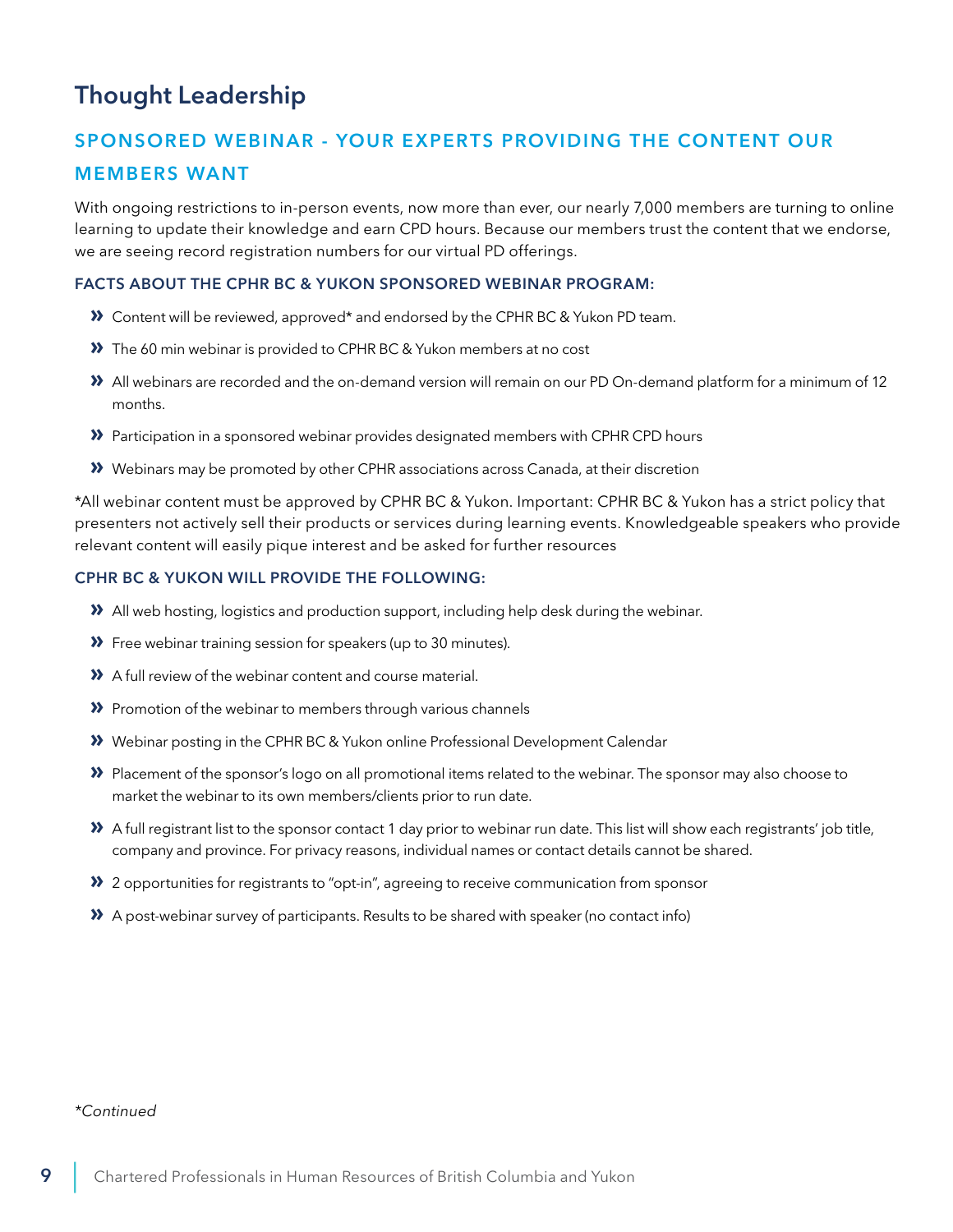#### PRICING

| <b>Type</b>              | <b>Industry Partner</b> | <b>Individual Member</b> | <b>Non Members</b> | <b>Avg Attendees</b><br>(Free To Members) |
|--------------------------|-------------------------|--------------------------|--------------------|-------------------------------------------|
| 60 Minute Single Session | \$2,150                 | \$2,450                  | \$3,100            | $200 - 400 +$                             |
| Three 60 Minute Sessions | \$5,000                 | \$5,800                  | \$6,700            |                                           |

Follow-up email to webinar attendees available for additional \$350

- **»** Sent to all webinar registrants within 3 business days of webinar.
- **»** May be used to provide follow up advertising, promote a special offer/contest or encourage newsletter subscriptions

#### SUBMITTING A WEBINAR

All content must be approved by CPHR BC & Yukon. Please refer to the CPHR Canada Competency Framework for more information on customizing your content for our audience.

Important: CPHR BC & Yukon has a strict policy that presenters not actively sell their products or services during learning events. Knowledgeable speakers who provide the audience with useable and relevant information will easily pique interest and be asked for further resources.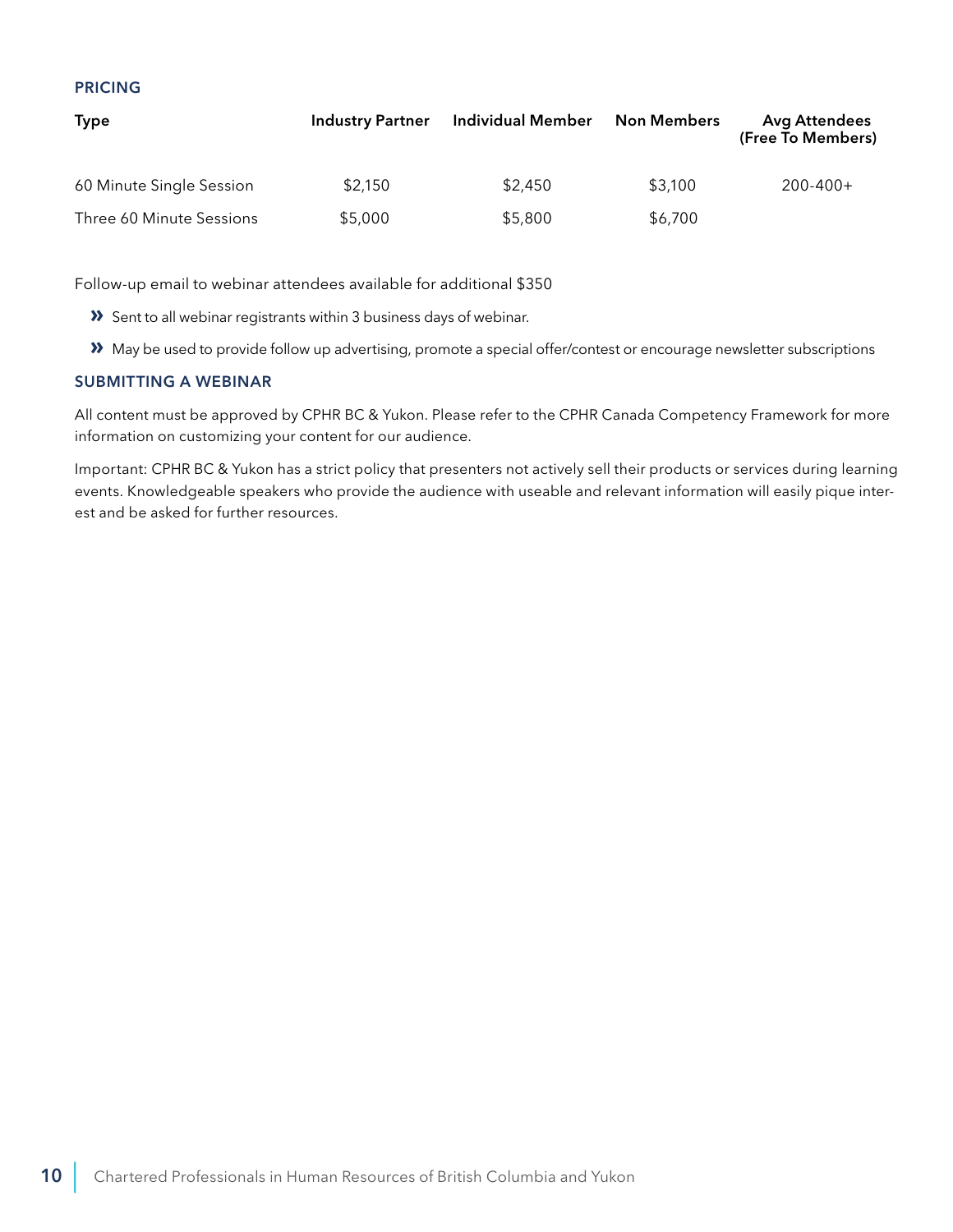#### PEOPLETALK ONLINE PROMOTIONAL FEATURE

- **»** Content endorsed by CPHR BC & Yukon
- **»** Link to content emailed to all PeopleTalk Online subscribers (1000+)
- **»** Feature may be promoted via CPHR BC & Yukon Twitter/LinkedIn pages, dependent on availability in social media calendar
- **»** Content can take up to 30 days to post. Please indicate if content is time sensitive and we will do our best to accommodate

| <b>Promotional Feature Article</b> | <b>Industry Partner</b> | Individual Member |        | Non Member Avg Site Views |
|------------------------------------|-------------------------|-------------------|--------|---------------------------|
| 500+ words                         | \$675                   | \$750             | \$1200 | 7,000+ / month            |
|                                    |                         |                   |        | Avg Time On Page          |
|                                    |                         |                   |        | 2:51                      |

#### SUBMITTING A PROMOTIONAL FEATURE

All content must be approved by CPHR BC & Yukon. Please refer to the CPHR Canada Competency Framework for more information on customizing your content for our audience. Please email article in a Microsoft Word document to advertising@cphrbc.ca. Please include the headline, article, author, bio and any special requests in the document.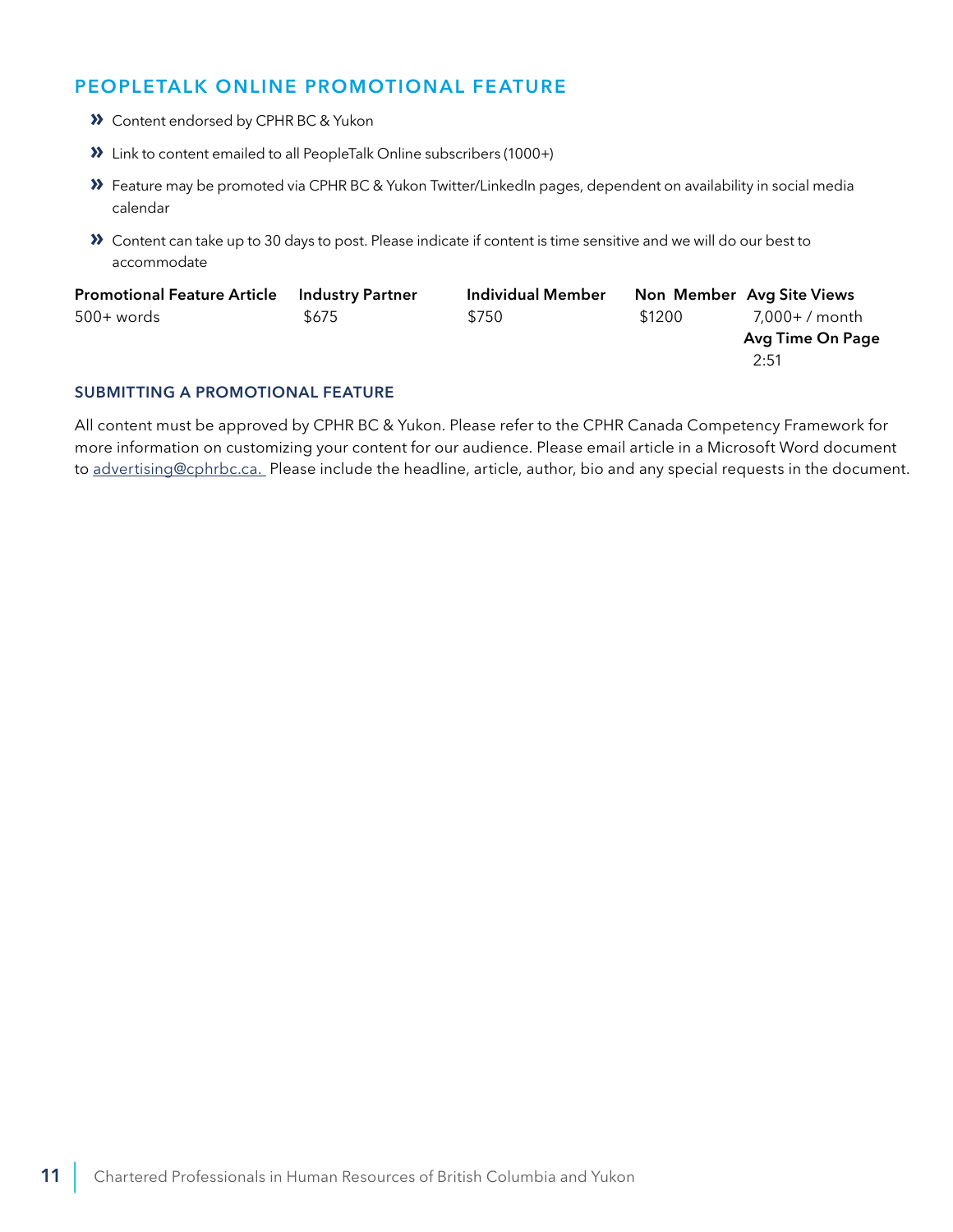## Live & Online Events

## Did you know that 74% of consumers are more likely to buy products after exposure to a branded event marketing experience?

People like to do business with people that support causes and associations which they also support. CPHR BC & Yukon hosted more than 300 in-person and online events in 2021 for its members, helping them connect with like-minded peers and stay up to date on the latest information & education related to the HR industry.

Align your business's values with our member's values by supporting a CPHR BC & Yukon event.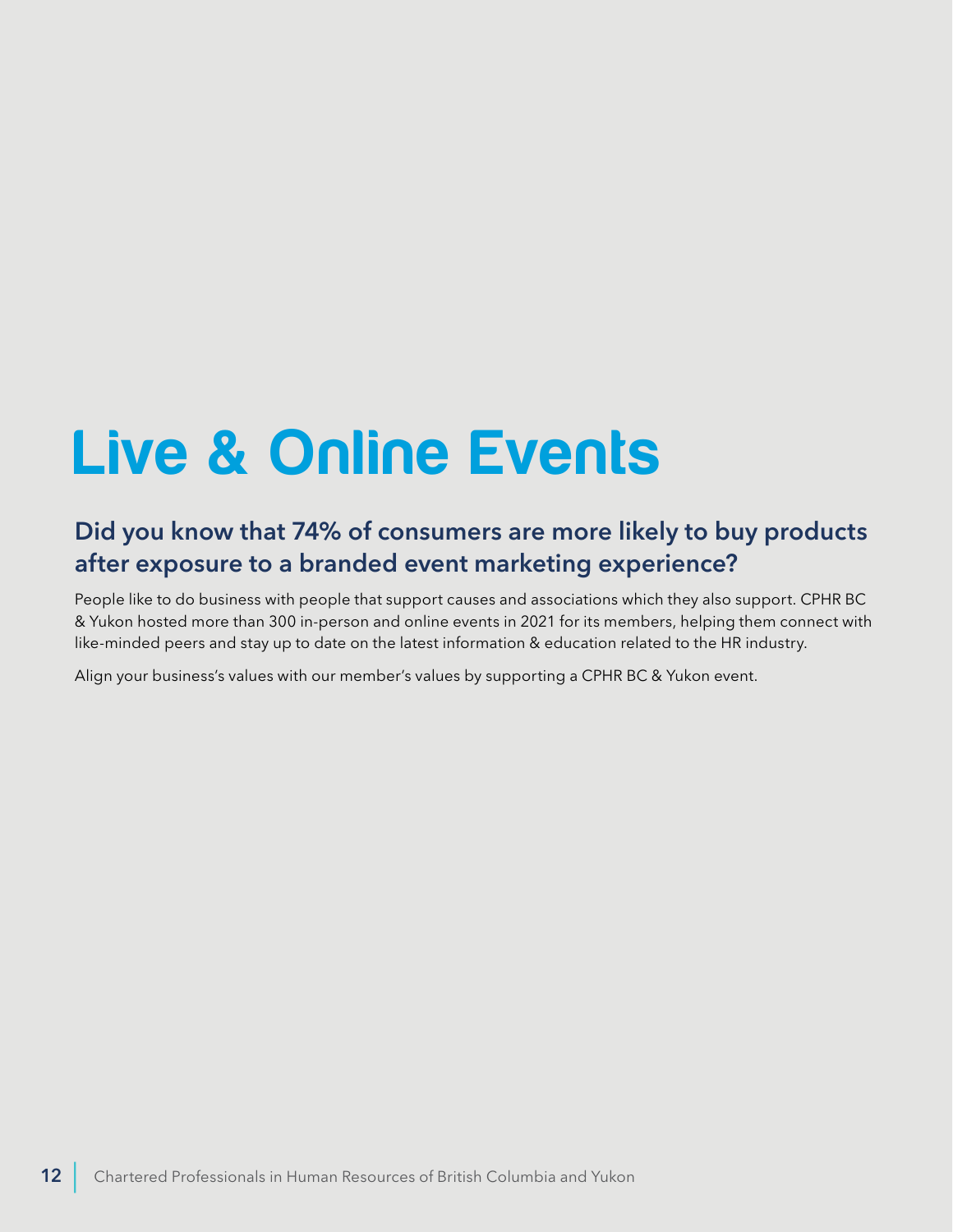## Types Of Live & Online Events

- **»** Networking/Virtual Networking Events
- **»** Roundtables Monthly "member only" events
- **»** Symposiums/Virtual Symposiums (in-person planned for 2022)
- **»** Webinars
- **»** Annual HR Conference & Expo
- **»** Student Events
- **»** AND MORE!

Live & online events give sponsors the opportunity to speak publicly, connect with HR leaders and promote their products and services to the HR community.

*\*Note, because of the pandemic our in-person programing is on hold. We expect it to resume at some point in 2022 when it is safe to do so. CPHR BC & Yukon continues to deliver high quality programing online to it's members.* 

## Additional Opportunities

With the full offering of our print and online offerings, CPHR BC & Yukon provides a breadth of offerings—both a la carte and bundled. We can tailor solutions for businesses seeking to connect with a key audience of HR professionals.

#### **CONTACT**

For more information on advertising or to book an ad, contact:

Jordan Kofsky Advertising Sales & Revenue Growth Specialist 604.694.6944 jkofsky@cphrbc.ca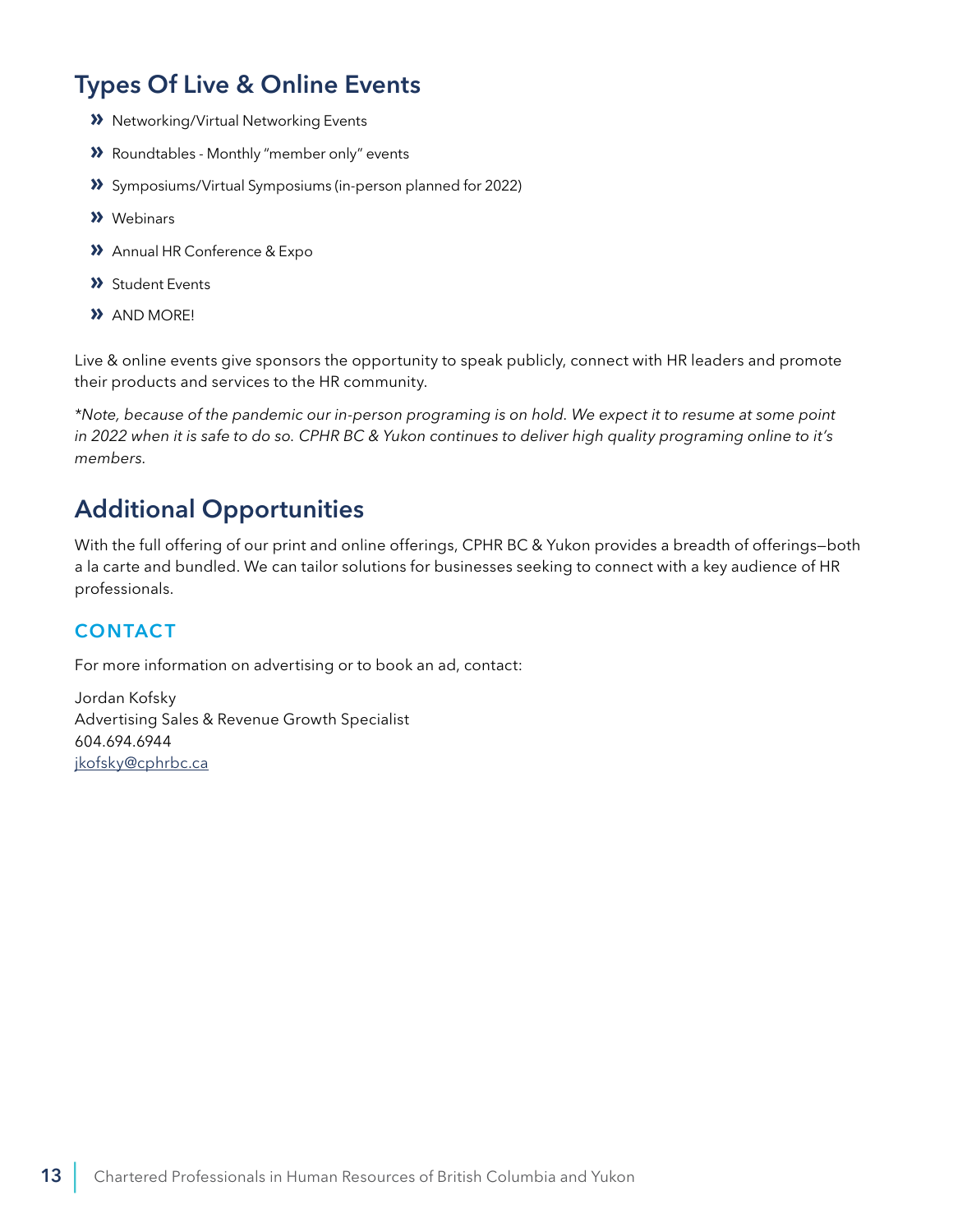## Important Info For Advertising Clients

#### GUIDELINES

- **»** Advertising space is subject to availability.
- **»** Subject matter and wording of all advertising is subject to approval. CPHR BC & Yukon reserves the right to decline any content deemed inappropriate. Content relating to the promotion of competing designations will not be accepted.
- **»** The publisher will not be responsible for ad material beyond 12 months after publication.
- **»** Advertising is non-cancellable after closing date.
- **»** Late ads may not run.

#### PAYMENT

- **»** Full payment is required in advance for all electronic advertisement.
- **»** CPHR BC & Yukon accepts Visa, MasterCard, American Express or cheques payable to CPHR BC & Yukon.
- **»** Declined credit cards and NSF cheques will result in a \$30 service charge.
- **»** An additional \$100 will be charged for technical services as CPHR BC & Yukon deems necessary.
- **»** All rates are net and do not include applicable taxes.
- **»** Prices quoted are subject to HST/GST. Please calculate HST/GST at the rate in effect in your location. Purchasers located outside of Canada will not be charged HST/GST.
- **»** Interest of 2% per month is charged on unpaid accounts after 30 days. On direct accounts, payment must be made with the order or at the closing date unless credit terms have been arranged in advance.
- **»** Reg #119446714.

#### **CANCELLATION POLICY**

A full refund, less a \$25 processing fee, will be issued for cancellations submitted in writing to CPHR BC & Yukon at least 14 days prior to the date the electronic ad is scheduled to run. Refunds will not be issued for any cancellations made within one week of the publication date.